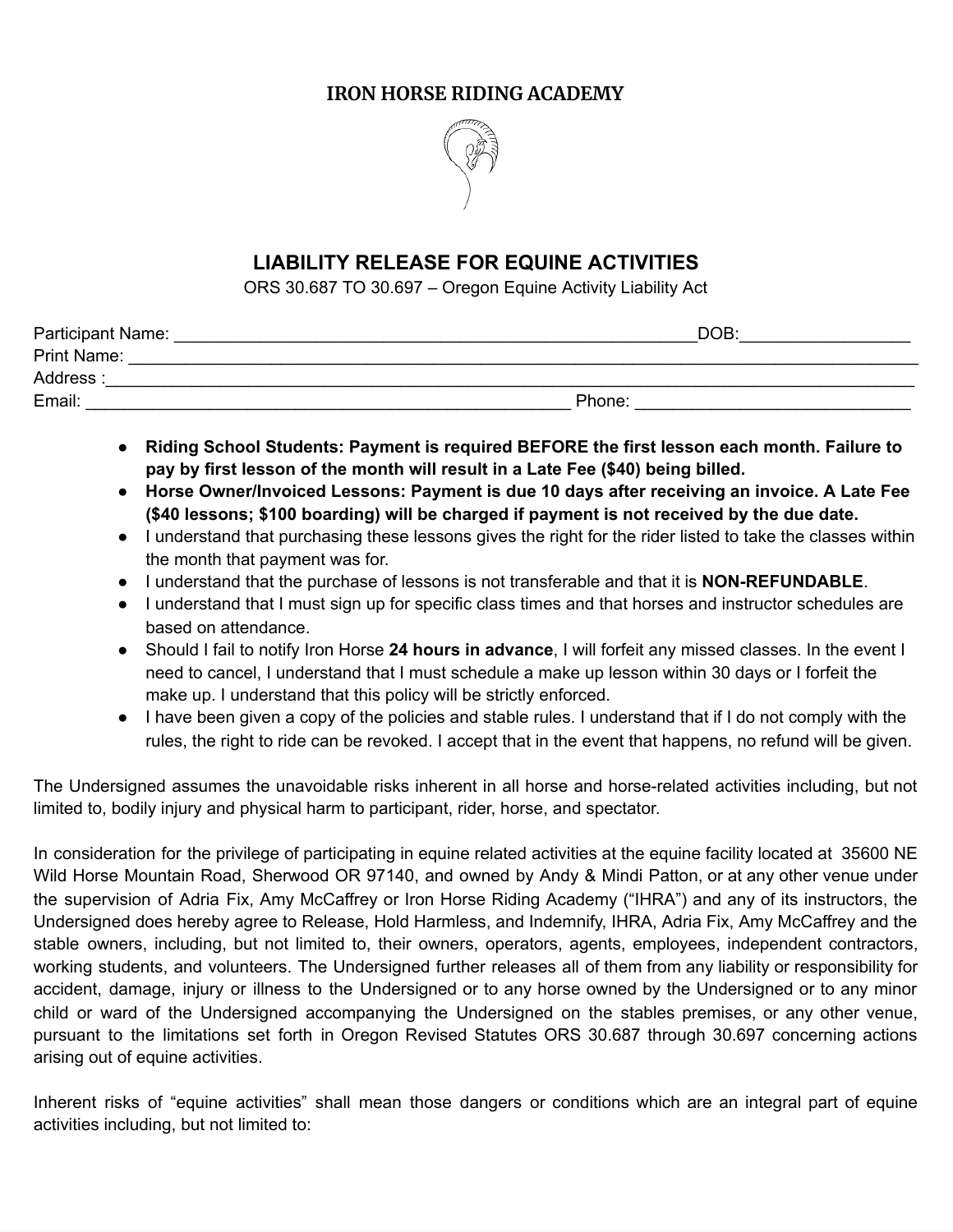- The unpredictable nature of any equine;
- The propensity of any equine to behave in ways that may result in injury, harm, distress (emotional or physical), or death to persons on or around them and/or damage to property in their vicinity;
- The unpredictability of an equine's reaction to such things as sounds, movement, unfamiliar objects, persons, weather, or other animals;
- Certain hazards such as surface and subsurface objects;
- Collisions with other equines, animals, people, and/or objects;
- The potential of a participant to act in a manner that may contribute to injury to the participant or others, such as failing to maintain control over the equine or to act within his or her ability.

I acknowledge that I have read this Release Agreement, agree to be bound by its terms, and understand the inherent risks in equine activities. If I am an adult signing on behalf of a minor child, I agree to hold harmless and indemnify IHRA, Adria Fix, Amy McCaffrey, the stable owners, their owners, operators, agents and assignees, employees, independent contractors, instructors, working students, volunteers, horse owners, property owners, landlords, and tenants from any and all claims on behalf of the student covered herein. I further acknowledge that I am the parent and/or legal guardian of said child minor covered herein.

With my signature, I agree to assume all risks and liabilities while on the stables' premises, and while under the supervision of Iron Horse Riding Academy, Adria Fix, and Amy McCaffrey, their owners, operators, agents and assignees, employees, independent contractors, working students, volunteers, horse owners, property owners, landlords, and tenants.

| Participant                  | Signature: | Dated: |
|------------------------------|------------|--------|
| Parent/Guardian* Signature:  |            | Dated: |
| Relationship to Participant: |            |        |

\*If signed by a legal guardian (non-parent) on behalf of a minor, attach document(s) authorizing said guardianship.

**MEDICAL TREATMENT AUTHORIZATION** In the event that the participant named below requires emergency medical treatment on account of any accident or injury which may occur in connection with any activities at the stables, or any other venue, under the direction and supervision of Adria Fix, Amy McCaffrey, or Iron Horse Riding Academy ("IHRA"), the agents and employees of IHRA are hereby given full authority to authorize any and all necessary emergency medical treatment for the named student including permission for the administration of anesthesia. In the event the participant is under the age of 18, the signature of the parents/custodial parent, or legal guardian is required.

 $\_$  $\_$  $\_$ 

Patient Signature\*:\_\_\_\_\_\_\_\_\_\_\_\_\_\_\_\_\_\_\_\_\_\_\_\_\_\_\_\_\_\_\_\_\_\_\_\_\_\_\_\_\_\_\_\_\_\_\_\_\_\_\_\_\_\_\_\_\_\_\_\_\_\_\_\_\_\_\_\_\_\_\_\_\_\_\_\_\_\_

\*(Parent/Guardian only on behalf of Minor)

Rider Name\_\_\_\_\_\_\_\_\_\_\_\_\_\_\_\_\_\_\_\_\_\_\_\_\_\_\_\_\_\_\_\_\_\_\_\_\_\_\_\_\_\_\_\_\_\_\_\_\_\_\_\_\_\_\_\_\_\_\_\_\_\_\_\_\_\_\_\_\_\_\_\_\_\_\_\_\_\_\_\_\_\_\_

Special Instructions/Allergies: \_\_\_\_\_\_\_\_\_\_\_\_\_\_\_\_\_\_\_\_\_\_\_\_\_\_\_\_\_\_\_\_\_\_\_\_\_\_\_\_\_\_\_\_\_\_\_\_\_\_\_\_\_\_\_\_\_\_\_\_\_\_\_\_\_\_\_\_\_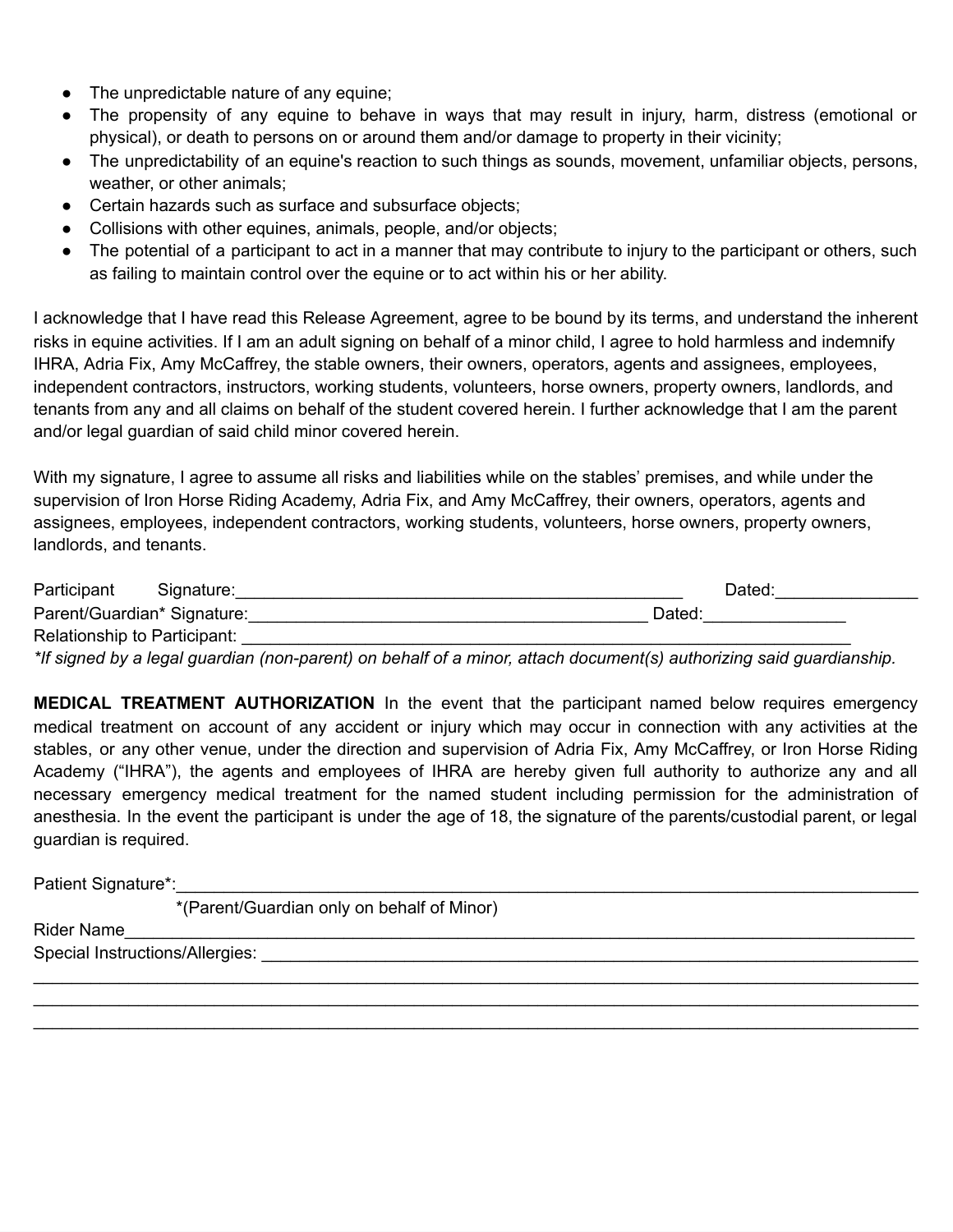# **Payment & Lesson Policies**

Lesson packages are charged on a monthly flat rate basis and should be paid at or before your first lesson of the month. Payment may be made via check to: Iron Horse Riding Academy, cash, or electronically via Zelle or Venmo to ironhorseeventing@gmail.com

Payments received after the 7th will be charged a \$40.00 late fee invoiced the following month.

Cancellations made with more than 24-hour notice will be rescheduled as a make-up lesson.

Email [ironhorsetrainers@gmail.com](mailto:ironhorsetrainers@gmail.com) at least 24 hours in advance for any cancellation when possible, so that your spot may be filled by another rider. Please schedule make-up lessons in advance when possible, if you know that you will be absent.

Any cancellations by the instructors will result in a rescheduled make-up lesson.

Cancellation **LESS THAN 24 HOURS** before your lesson, and no-shows, will result in a lesson being charged with no makeup given. Text Adria (503-706-9073) and/or Amy (503-260-2695) for late arrival or last minute cancellations.

# **ONLY TWO (2) MAKE-UP LESSONS PER CALENDAR YEAR WILL BE PERMITTED FOR CANCELLATIONS WITH LESS THAN 24 HOURS' NOTICE PER CALENDAR YEAR FOR ANY REASON.**

Make-up lessons must be scheduled within 30 days of the missed lesson (60 days if instructor cancels) and cannot be used as credit toward future payment. It is the rider's responsibility to keep track of missed lessons and schedule make-ups.

No refunds for lesson packages or unused make-up lessons will be granted if you leave the program.

Special payment arrangements can be made in advance, if needed.

Extra lessons are welcome and can be paid for on a per-lesson basis, or you may upgrade your lesson package.

Showing is available for those riders who own or lease a horse. Lease school horse showing is limited.

ASTM/SEI approved riding helmets, pants, and boots with a heel are required. Pants with "bling" are not allowed. Breeches or leggings are recommended.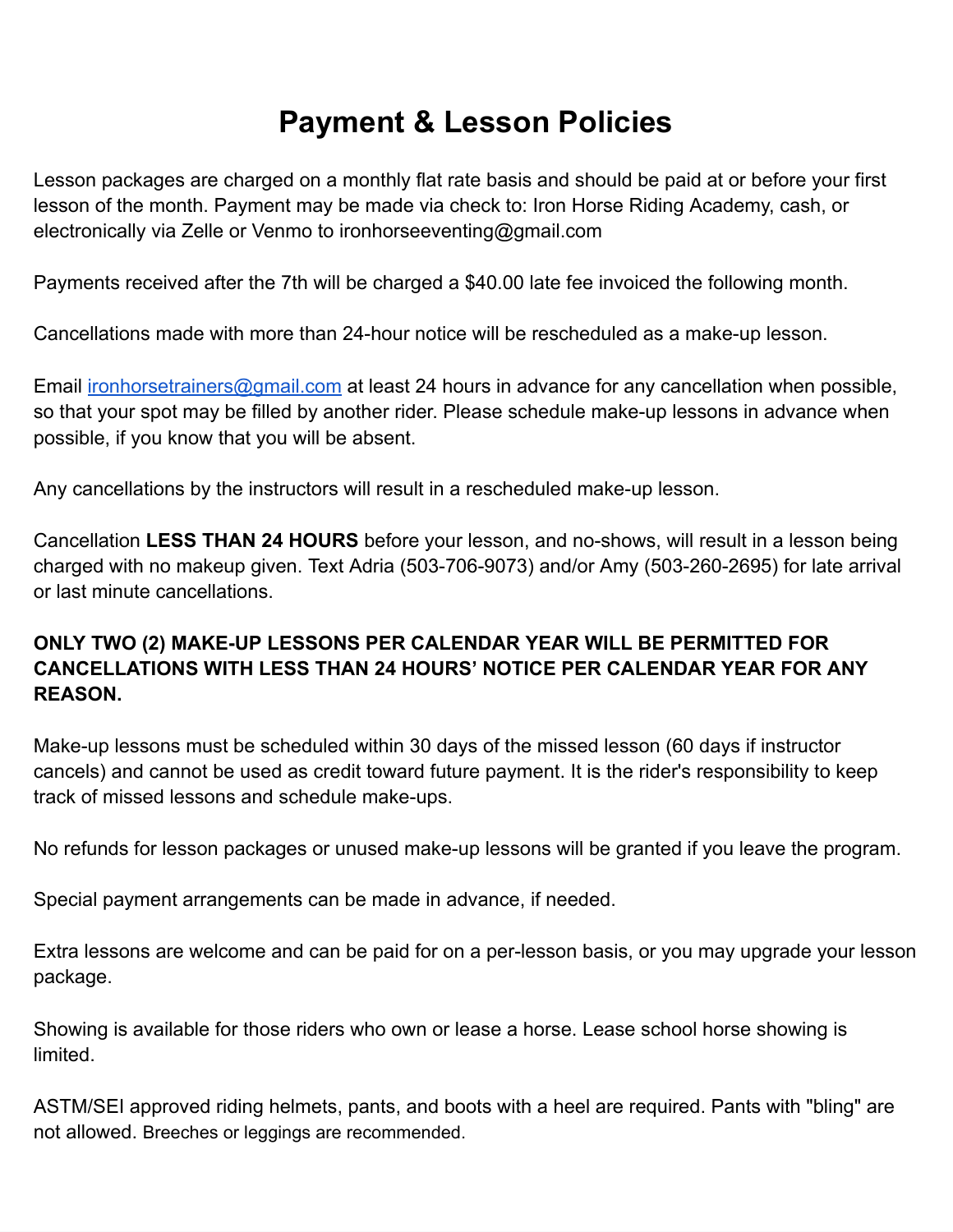# **Stable Rules**

These rules are designed for the safety of boarders, riders, horses and guests. In addition to the rules on this list, Stable expects boarders, students, and guests to be respectful of people, property and animals.

### **General Rules**

- 1. NO smoking on Stable Premises
- 2. Immediately upon entering the Stable premises, all visitors must sign a liability release in the form provided by Stable no exceptions.
- 3. Please park only in designated areas and drive no faster than 5 mph while on the Stable premises. Please avoid honking your horn, setting off your car alarm or otherwise allowing your vehicle to make noes likely to spook horses.
- 4. Balloons, firecrackers and other potentially noise-making items are prohibited.
- 5. All patrons and guests must wear closed-toe footwear at all times on Stable premises, even if not riding or handling a horse. Bare feet, sandals or other footwear that leaves feet exposed could result in severe and permanent injury.
- 6. Stable premises hours are from 8 a.m. to 8 p.m. If a boarder needs to be on the Stable premises outside of these hours, please discuss with Stable management.
- 7. Patrons and guests must conduct themselves with dignity and good sportsmanship.
- 8. Stable has a zero tolerance policy for any type of abuse of any animal or person.
- 9. Patrons and guests may not enter any buildings on the Stable property other than the barns without prior permission from Stable management.
- 10. Patrons and guests should leave gates in the condition in which they find them (i.e., closed gates should remain closed, and open gates should remain open).
- 11. If a patron or guest is the last person to leave the Stable premises in the evening, please close the barn doors and gates and turn off all lights as appropriate.

#### **Children**

1. Children under 15 must be accompanied by a responsible adult at all times, unless such child's parents receive prior permission from Stable management. Small children must be in hand at all times. Under no circumstances may patrons and guests allow children to yell, run or otherwise spook horses or annoy other boarders. No baby strollers, bicycles, motorized vehicles or toys likely to spook horses are permitted on Stable premises without prior permission from Stable management.

## **Dog Policy**

1. Dogs are permitted on Stable property so long as they are under their owner's control at all times. No dogs are permitted in the arenas or round pens, and under no circumstances may dogs be permitted to chase other animals on Stable premises. Stable may, in its discretion, refuse to permit a particular dog to return to the Stable property.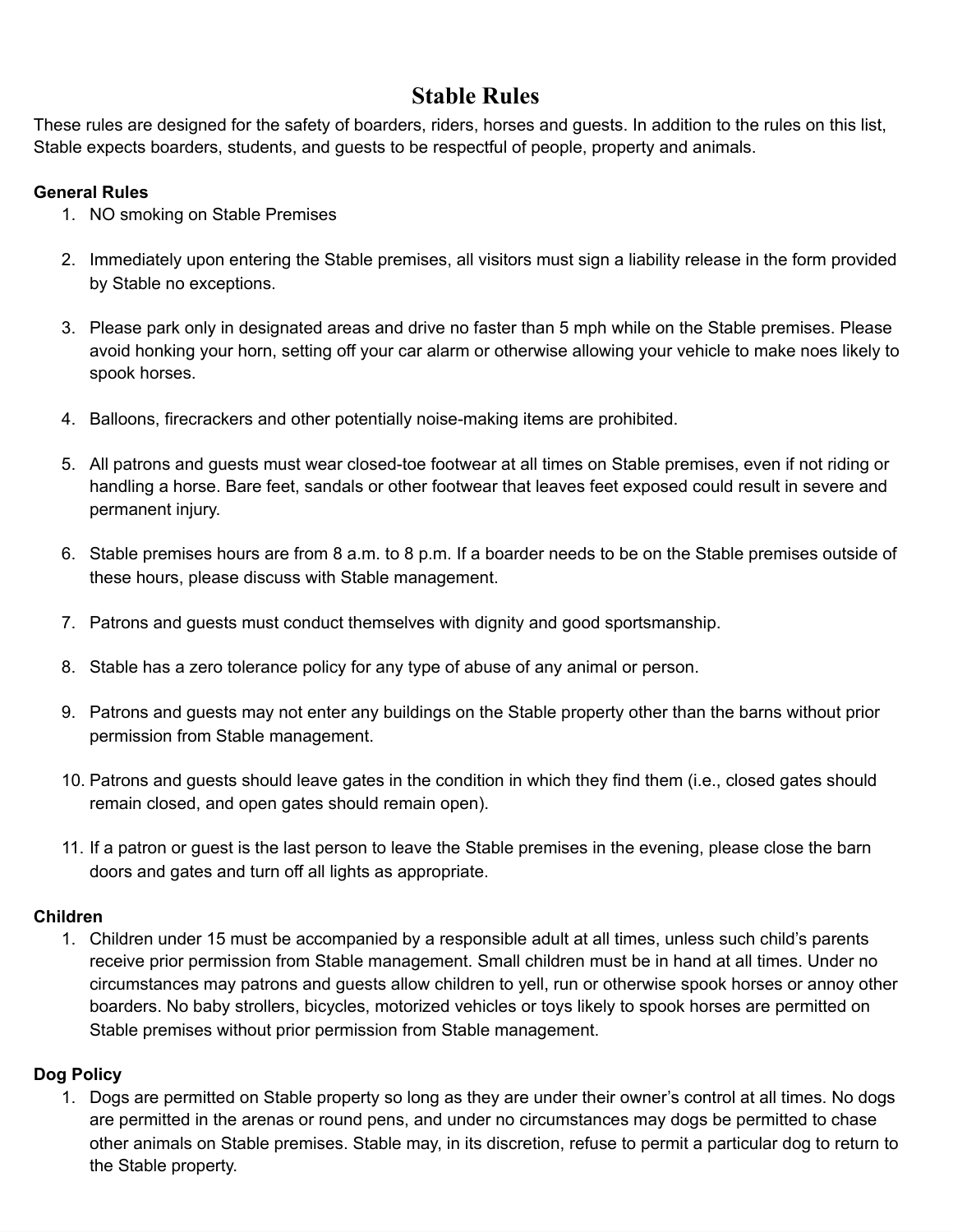#### **Barn Safety and Etiquette**

- 1. Patrons and guests must keep their horses under control at all times.
- 2. Patrons and guests must pick up and put away tack, manure forks and all other equipment in designated areas after use.
- 3. Patrons and guests may not borrow or handle other boarders' tack, equipment or horses without prior permission. This includes feeding other horses treats.
- 4. Patrons and guests are responsible for storing and securing their own equipment. To prevent theft, consider taking valuable equipment home when not in use.
- 5. When finished grooming or washing a horse, Patrons and guests must remove all manure, hoof pickings and loose hair and dispose of them in designated areas.
- 6. Horses may be tied only in designated tie areas. All horses must be tied with a quick-release knot or panic snap.
- 7. Patrons and guests may not help themselves to hay, grain, bedding or other Stable property without prior permission from Stable management.
- 8. If a horse is tied in a place where others want to pass through, please move the horse promptly so that they can pass safely.
- 9. Feed, treats, or anything else edible kept on the Stable premises must be stored in a rodent- and insect-proof container.
- 10. Each horse must have a properly fitted breakaway halter and lead rope stored in plain view on your stall door or other designated area.
- 11. If a patron or guest notices damage to a horse, horse's stall, paddock or pasture, they must inform Stable management immediately.
- 12. No radios, CD players, etc. are permitted on Stable premises without prior permission from Stable management.
- 13. Patrons and guests must keep the tack room, barn aisles, restrooms and all other common areas clean and neat.

#### **Riding Safety and Arena Etiquette**

- 1. Helmet Policy. Stable requires all riders to wear a properly fitted, ASTM/SEI approved equestrian helmet with the chinstrap securely fastened.
- 2. Patrons and guests must wear proper barn attire at all times, including closed-toe footwear.
- 3. Jumping Policy. No one may jump on Stable premises unless such jumping is part of an organized riding lesson.